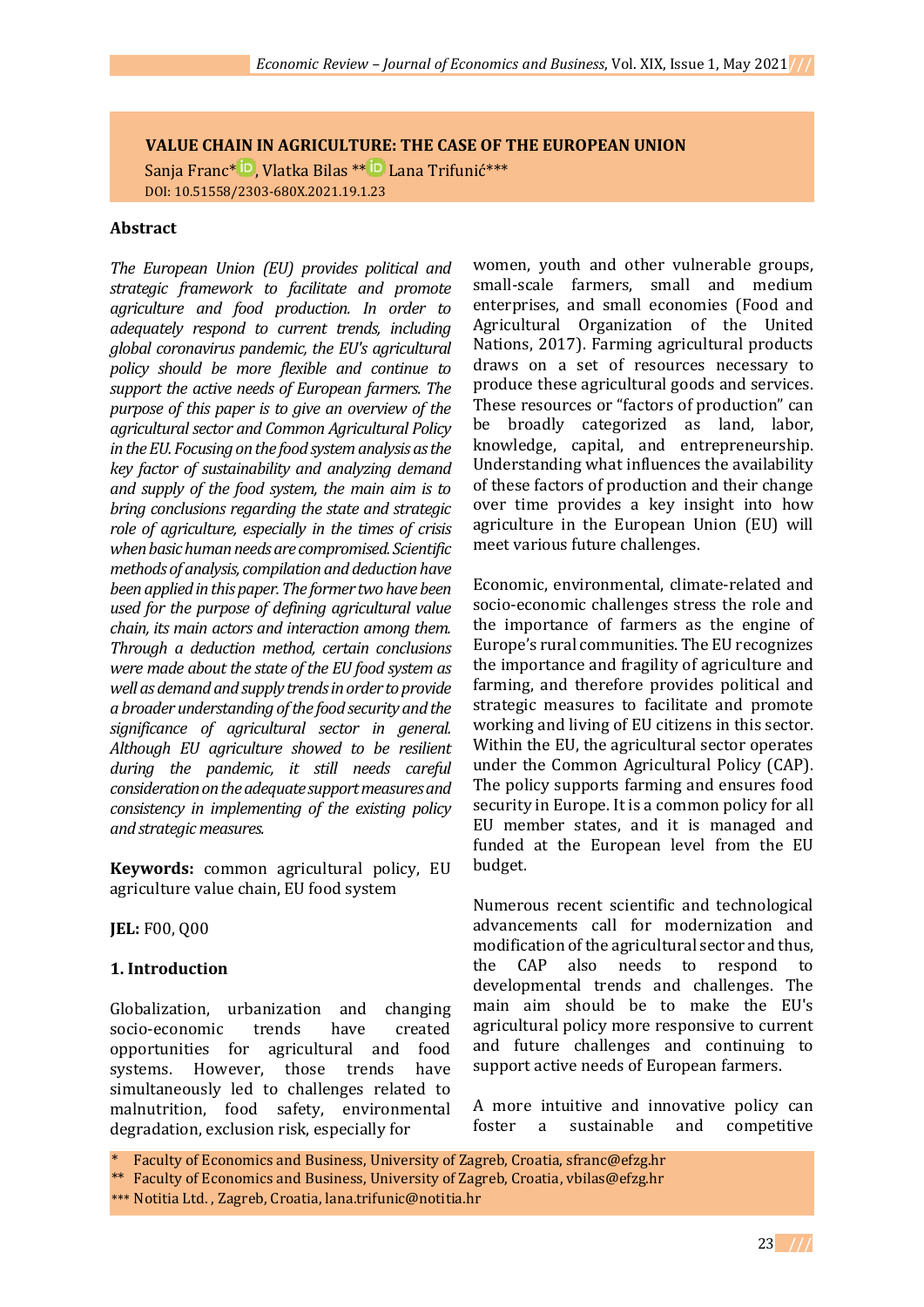agricultural sector and provide strong support for European farming, enabling prosperous rural areas and the production of high-quality food (European Commission, 2020). Furthermore, agricultural development is promoted in the new EU's "Farm to Fork Strategy" which aims to ensure an efficient and sustainable food system within the EU and to promote global transition to sustainability.

This paper researches agricultural value chain in the EU. It focuses on the CAP and the food system analysis as the key factor of sustainability. The analysis of the food system demand and supply enables bringing some conclusions regarding the state of the value chain and the role of agriculture in the EU, especially during crisis when basic human needs are compromised.

### **2. Value chains in agriculture: inclusive food systems as key factor of sustainability**

Value chain in agriculture is key to designing inclusive food systems, from improving farmers' access to resources and information to creating off-farm jobs and enterprises in the midstream of the chain. It includes input companies, farmers, traders, food companies, and retailers with their common goal of satisfying different consumer needs in a sustainable way.

Modern agricultural value chains grow and become more sophisticated as countries industrialize and strengthen their position in global markets (Food and agriculture Organization of the United Nations, 2010).

Research, development and innovation such as mobile phones or other new technologies offer opportunities for marginalized and excluded population to access information and services, and to participate all along the food value chain.

Moreover, education is a major driver of inclusion, increasing lifelong income and improving nutrition, health, civic engagement, and gender equality.

## *2.1 Interaction within the value chain*

As mentioned, food systems are the sum of actors and interactions along the overall food

value chain, from input supply and production of crops, livestock, fish, and other agricultural commodities to transportation, processing, retailing, wholesaling, and preparation of foods to consumption and disposal (International Food Policy Research Institute, 2020).

Food systems also include the enabling policy environments and cultural norms around food, and provide basic sustenance in terms of meeting populations' minimum caloric needs and affect nutrition through crop health, diversity, and impacts on health, climate and environment.

Food value chains also provide living and working conditions for a vast number of the global population, through agricultural labor, as well as non-farm jobs in other segments of the food value chain, or just through family helping family in farming.

At the macro level, food systems (value chains) empower local and national economies, shaped in part by governance, trade, and investment at the global level (International Food Policy Research Institute, 2007). Some of the main characteristics of food value chains today include: volatility, complexity and scrutiny (KPMG, 2013).

The trends have shown a high rise in demand for higher-value food products. This means that farmers must change the crop production mix, but also be very dedicated to continuously maintaining a high level of quality, as well as striving to improve it.

New quality and efficiency requirements as well as the EU and global policies have encouraged mechanization and adoption of modern inputs.

This left many small farms behind because they lack the resources that are essential for the inclusion and continuously improving and evolving up the value chain.

Inclusive transformation requires market access, financial and other support measures for small farmers to begin sustainable productivity growth and foster their participation in value chains (Figure 1).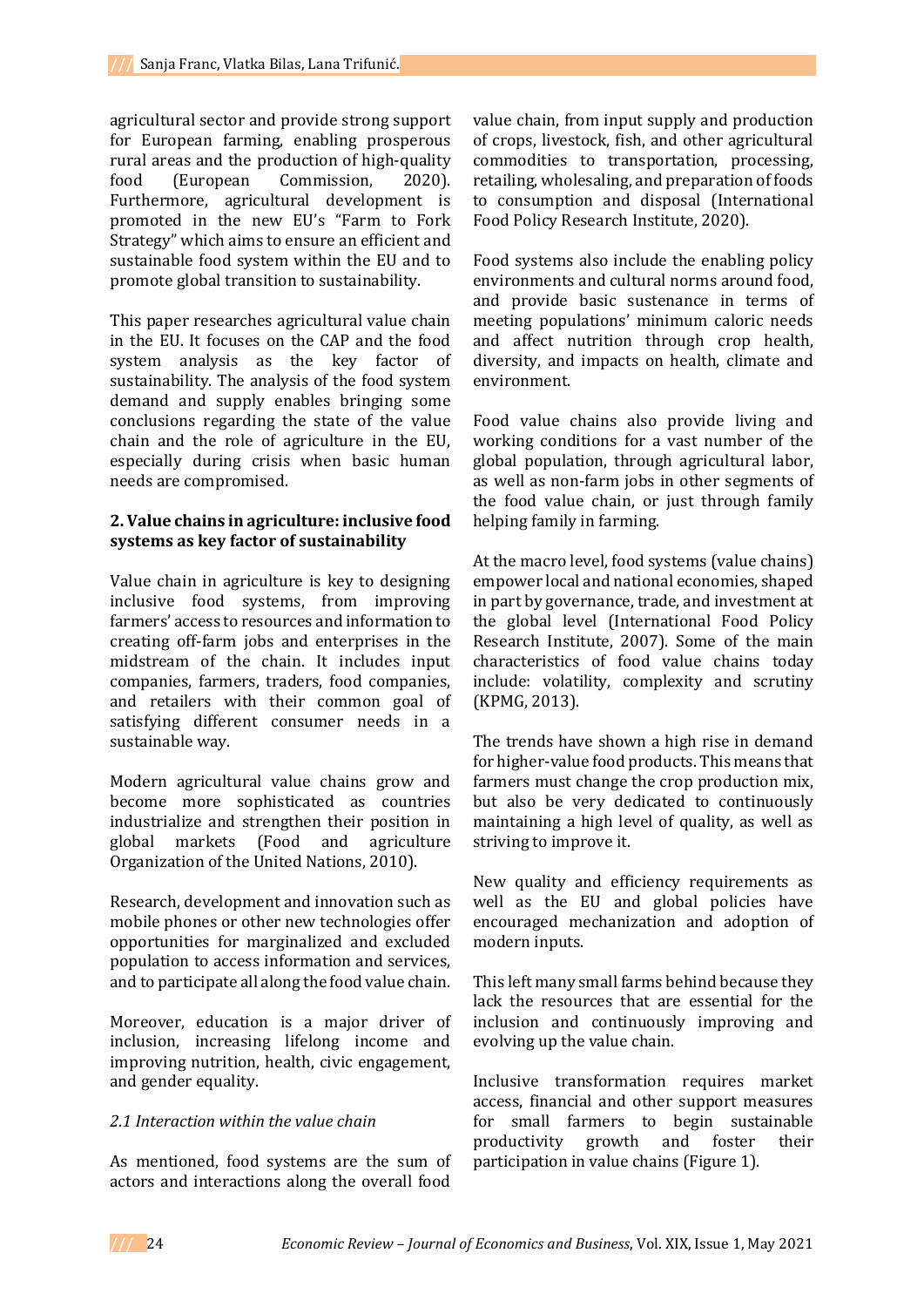

Figure 1 *Comprehensive value chain in agriculture* Source: McDermott & De Brauw (2020)

| <b>TRADITIONAL</b>                                                                                                                                                                                                                                                                                                                                                                                                                                              | <b>TRANSITIONING</b>                                                                                                                                                                                                                                                                                                                                                                                                                                                                                                                                                                                        | MODERNIZING                                                                                                                                                                                                                                                                                                                                                                                                                                                                                                                                                                                                                                                                                                 |
|-----------------------------------------------------------------------------------------------------------------------------------------------------------------------------------------------------------------------------------------------------------------------------------------------------------------------------------------------------------------------------------------------------------------------------------------------------------------|-------------------------------------------------------------------------------------------------------------------------------------------------------------------------------------------------------------------------------------------------------------------------------------------------------------------------------------------------------------------------------------------------------------------------------------------------------------------------------------------------------------------------------------------------------------------------------------------------------------|-------------------------------------------------------------------------------------------------------------------------------------------------------------------------------------------------------------------------------------------------------------------------------------------------------------------------------------------------------------------------------------------------------------------------------------------------------------------------------------------------------------------------------------------------------------------------------------------------------------------------------------------------------------------------------------------------------------|
| Policy focus on food security<br>supply<br>and<br>cereal<br>and<br>production<br>High share of agriculture in<br>GDP (>25%) and employment<br>Food is eaten close to where it<br>is grown<br>Sustainability<br>focus<br>on  <br>adaptation<br>climate<br>and<br>efficiency and effectiveness of<br>land and water use<br>Limited industry (packaging,<br>processing)<br>Most calories from cereals<br>(>75%)<br>High<br>levels<br>of<br>stunting<br>$( > 35\%)$ | Policy focus expands to<br>consider micronutrient intake,<br>dietary diversity, and<br>agricultural transformation<br>Decreasing share of<br>agriculture in GDP (10-25%)<br>and employment<br>Increasing rates of<br>urbanization<br>Increasing lengths of food<br>supply chains and increasing<br>food safety burden<br>Sustainability issues more<br>complex, with greater options<br>for specialization and market-<br>based solutions<br>Industry (packaging,<br>processing) begins to grow<br>Decreasing share of calories<br>from cereals $(65-75%)$<br>Different levels of stunting<br>$(25 - 50\%)$ | Policy focus on food system<br>transitions, food quality and<br>safety (although food safety<br>burden falls)<br>Low share of agriculture in<br>GDP (<10%) and employment<br>High rates of urbanization<br>Complex<br>sustainability<br>and<br>trade-offs,<br>synergies<br>benefit<br>from<br>systemic<br>approach to food<br>systems<br>decision-making<br>Industry plays large role<br>More trade, with greater<br>share of food imported and<br>exported<br>Food supply chains are more<br>integrated and complex<br>Lower share of calories fom<br>cereals $($ <65%)<br>More food is eaten away from<br>(snacks, restaurants,<br>home<br>etc.<br>Moderate levels of stunting,<br>still declining (<30%) |
| Figure 2, Stages and characte                                                                                                                                                                                                                                                                                                                                                                                                                                   |                                                                                                                                                                                                                                                                                                                                                                                                                                                                                                                                                                                                             |                                                                                                                                                                                                                                                                                                                                                                                                                                                                                                                                                                                                                                                                                                             |

**Figure 2. Stages and character** *food system transformation* Source: McDermott & De Brauw (2020)

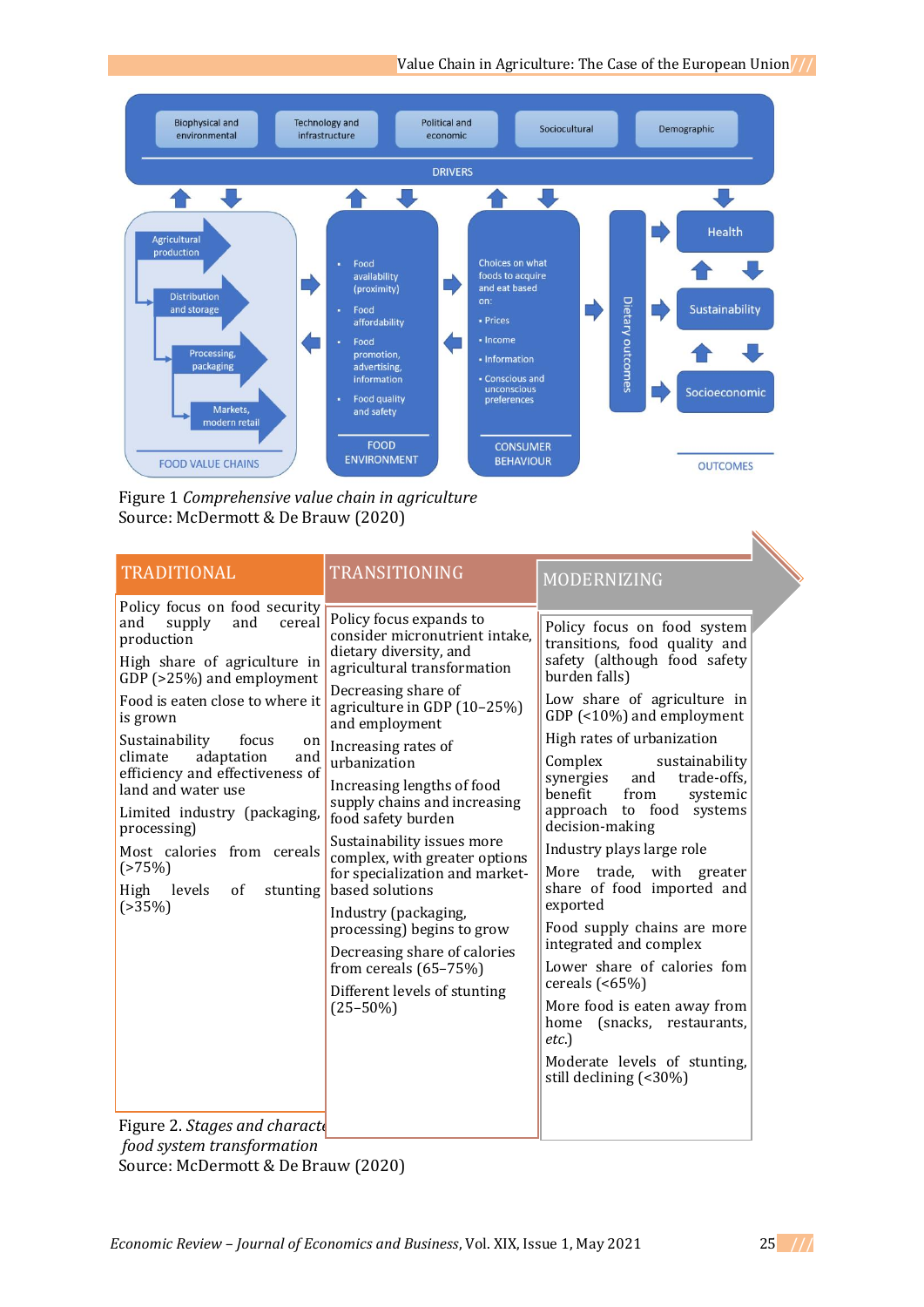Mechanization and modernization are a part of a larger context of rural transformation, urbanization and development that can offer new opportunities for inclusion of poor and marginalized people. In addition to creating employment and income-generating opportunities, food system transformation can also support improvements in nutrition that are associated with long-term impacts on health, cognitive capacity, educational attainment, income, and development.

The dynamics of the food system also affect sustainability and equity outcomes. Drivers and food system components for a particular country help policymakers identify policy needs and promising leverage points for action. It can also highlight systemic trade-offs, interactions, and synergies in achieving nutrition, sustainability, and socioeconomic outcomes. For most countries at the traditional or transitioning stages of food system transformation, critical information gaps exist regarding value chain impacts and outcomes. Inadequate public and private investments continue to hinder the development of inclusive and efficient agricultural and food systems (Food and Agriculture Organization of the United Nations, 2017).

Therefore, new forms and innovative partnerships that bring together actors from private sector, government and civil society are promoted as a mechanism for improving productivity and driving growth in the agriculture and food sector around the world (Rankin et al., 2016), as well as the key factor of a successful, sustainable and competitive value chain. Commonly referred to as public–private partnerships (PPPs) are initiatives common in sectors such as infrastructure, health and education, but their implementation in the agriculture sector is relatively new.

Agri-PPPs are considered to have the potential to boost modernization of the agriculture sector and deliver multiple benefits that can contribute towards sustainable agricultural development that is inclusive for smallholder farmers (Food and Agriculture Organization of the United Nations, 2017). However, various different motives behind this PPP approach are not defined specifically enough and raise questions about the type of project that is

optimal and about the mechanism's effectiveness in achieving sustainable and inclusive agricultural development objectives. Cross-fertilization of theoretical contributions from other disciplines also appears to be limited, despite the plethora of literature on PPP topics from disciplines that include economics, public administration, and management science (Rankin *et al*., 2016).

It is important to note that there is no single definition of PPP, which leaves space for loose interpretation of this concept and its application.

However, a useful conceptualization is provided in the Asian Development Bank's PPP handbook (Rankin *et al.,* 2016), which sees PPPs as a mechanism for improving the delivery of public goods and services by partnering with the private sector while retaining an active role for government to ensure that national socio-economic objectives can be achieved. This kind of partnership should be designed in a way that (Rankin *et al*., 2016):

- allocates tasks, obligations, and risks among public and private-sector partners in an optimal way;
- recognizes that public and private sectors each have comparative advantages relative to each other in performing specific tasks, and aims to minimize costs while improving performance in terms of relevance, efficiency, effectiveness, impact, and sustainability. This implies that by working together, the public and private partners generate more value for money than the government could on its own.

Public investment in rural infrastructure can also induce forms of inclusive growth that go beyond linking smallholders to markets, which is why new (and adequate) forms of publicprivate partnerships have an important role in rejuvenation and competitiveness of the sector.

These include the forming of agro-industrial parks, agro-based special zones, incubators, clusters, and agro-corridors, all of which have had varying degrees of success - infrastructure planning should also support existing "spontaneous clusters" of downstream agri-

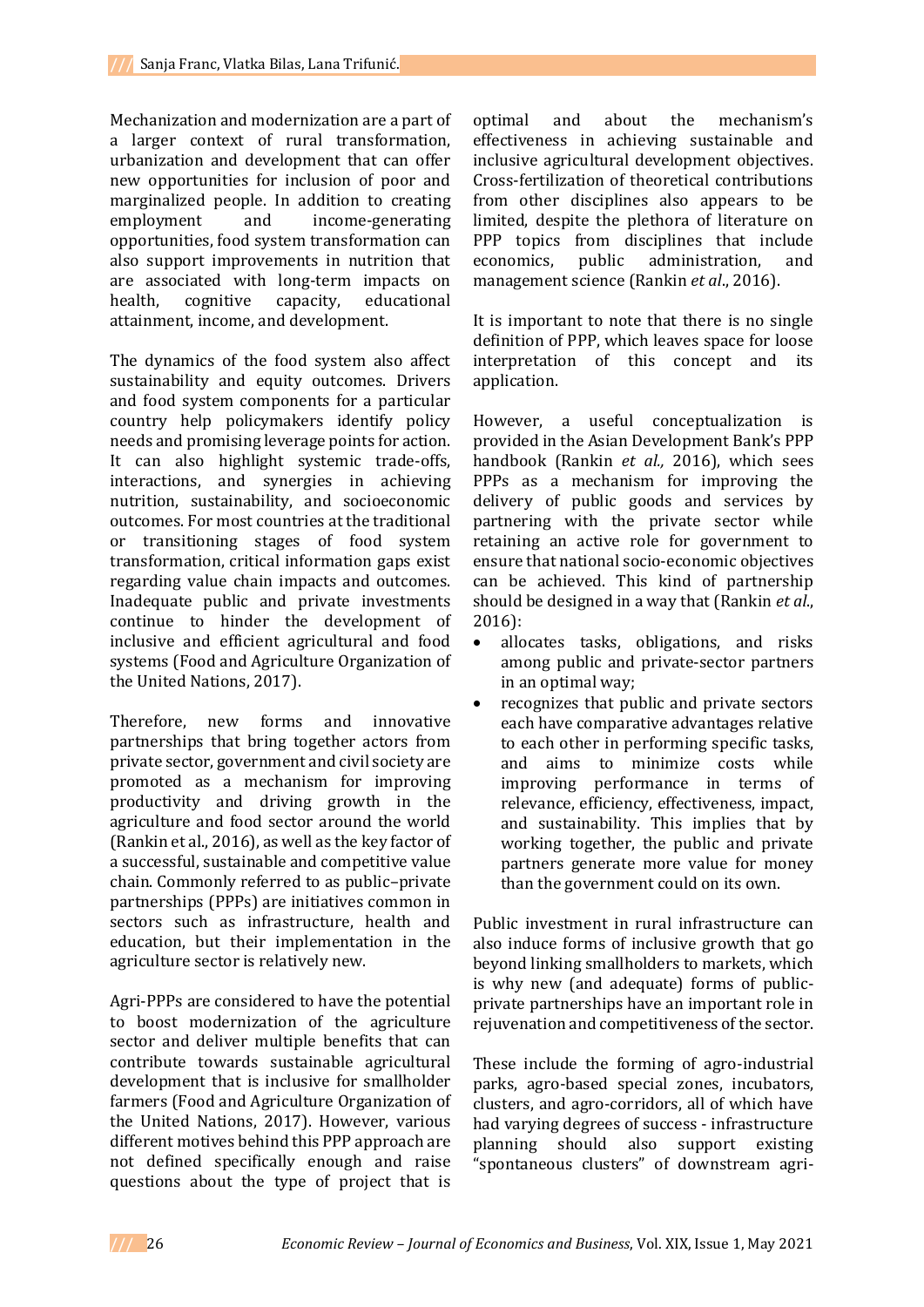food businesses (International Food Policy Research Institute, 2020).

Ideal food systems (value chains) would be: nutrition, health, safety-driven, productive, efficient (and thus able to deliver affordable food), environmentally sustainable, climatesmart, and inclusive (International Food Policy Research Institute, 2020). But to realize this vision, continuous investments must be made in agricultural research and development and technological innovation, paving the way for programs and policies that are evidence based.

# *2.2 Drivers of inclusive food systems*

Inclusive food systems are the key factor of comparative advantage and competitiveness in the agricultural sector, on the industry level, as well as on the country level – they can help break the intergenerational cycle of poverty, hunger, and malnutrition. For example, including marginalized population in food systems can help them secure jobs and satisfactory living conditions, such as education.

Inclusive food systems can help mitigate climate change impacts for the most vulnerable and also foster innovation to achieve climatesmart agriculture (International Food Policy Research Institute, 2020). They can create better economic opportunities, reduce hunger and poverty, and by triggering innovation in reorienting production and consumption toward healthy foods, they can improve nutrition and boost income of producers and consumers.

Finally, and equally important, inclusive food systems can help build a sense of community and a personal contribution in community success. Even on a national level, they have vast potential for contributing to political stability. In other words, inclusive value chains can help contribute to addressing some global challenges. Furthermore, inclusiveness is a moral imperative. Education is perhaps the greatest driver of inclusion (International Food Policy Research Institute, 2020).

Not only does education increase lifelong income, breaking the cycle of poverty, it also improves nutrition and health, while

encouraging civic engagement and gender equality. Education in the form of vocational training can also create a well-trained labor force that can seize opportunities in higherproductivity food-related sectors. Moreover, transfer of knowledge, reducing information asymmetries and closing information gaps, is another key driver of inclusion, which is hugely facilitated by new technological innovations, including mobile technologies. Up-to-date information about prevailing market prices, as well as marketing and pricing strategies, help rural farmers get the best price for their crops and the sense of accountability on spending. But for information to be useful, it must be understandable and relevant and it must enable appropriate action. Agri-food value chains and other rural and urban linkages are the key to unlocking these opportunities.

Fostering rural entrepreneurship and employment diversification, especially for women and youth, requires development of skills, such as those related to running a business, accessing market information and using information and communications technologies (ICTs).

Skilled labor force in low-income countries would increase agricultural productivity and stimulate growth of high-productivity services and industrial sectors, and would enjoy access to better-paid jobs (International Food Policy Research Institute, 2020).

As food systems and value chains evolve, many different types of mechanisms can be put into place to ensure that they reach, benefit, and empower. In ideal conditions, many of them should be implemented at the national level, so that the local context, including the status of specific population, economic structure, and cultural norms, can be taken into account.

Countries need support in order to efficiently implement and enforce the relevant regulation and standards, and value chain operators must have the ability to comply with the national and international food standards (Food and Agriculture Organization of the United Nations, 2017).

It is important to understand that some of the most relevant actions that can be taken to

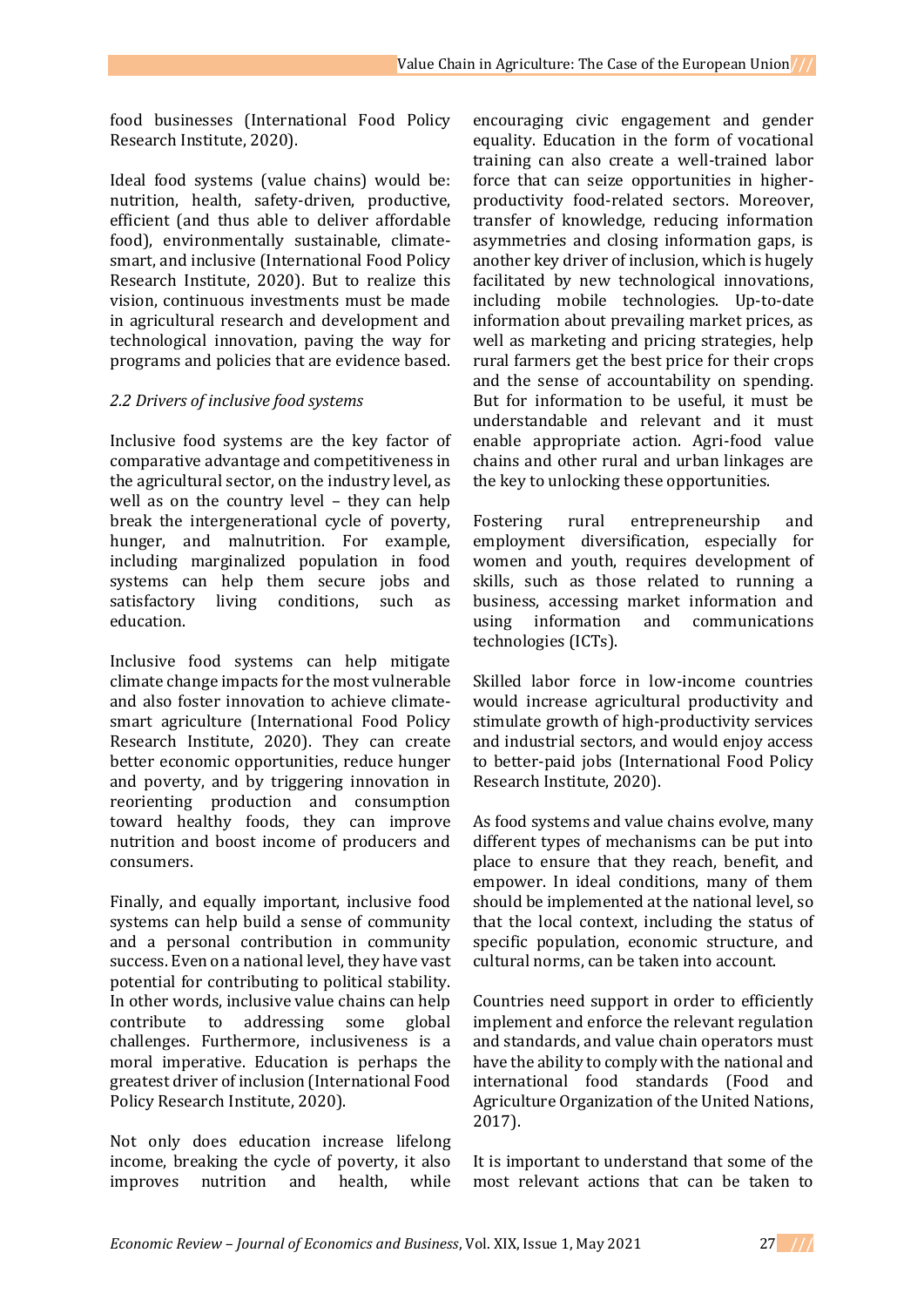redesign food systems are actually those in the value chains and their framework, so that actions start exactly where it matters, in order to trigger sustainability on all levels.

### **3. Methodology**

This paper researches agricultural sector and the CAP in the EU, with the aim to identify the state and key trends in the EU food system. By reviewing available secondary data, the paper gives an overview of the demand and supply in the food system with the emphasis on agriculture and farming as important sources of employment and food security in the EU. In fact, food security is an important global objective with special importance for developing and less developed countries.

However, the Coronavirus pandemic has left many countries in socio-economic crisis and has emphasized food safety and health issues in countries at all levels of development.

Besides reviewing the conceptual framework of agricultural value chain, the paper also describes the state and trends in the EU food system and analyzes the EU response to the current pandemic by compiling and reviewing different papers, studies and EU statistical reports. In accordance with the practice of scientific research, methods of analysis, compilation and deduction have been applied in this paper.

The former two have been used for the purpose of defining the agricultural value chain, its main actors and interaction among them. Through a deduction method, certain conclusions were made about the state of the EU food system and the trends in demand and supply, in order to provide a broader understanding of the food security and the significance of agricultural sector in general.

### **4. The state of the food system in the European Union**

Ensuring food safety is one of the global Sustainable Development Goals defined by the United Nations and thus, it is an important part of the overall sustainable development path of all countries.

Over the decades, the EU food system has developed its capacity to ensure a high degree of food security and self-sufficiency.

Most countries in Europe enjoy a large daily energy supply *per capita* and a low share of undernourished population. Moreover, the EU is mostly self-sufficient (EU Parliamentary Research Service, 2020).

### *4.1 Supply side analysis in the EU food system*

The EU is promoting a shift towards a more diversified food supply system. This would represent an opportunity for Europe's agrifood sector as it is still one of the biggest manufacturing sectors in terms of jobs and value added, but its competitive position is lagging behind that of comparable economies (European Commission, 2018).

The food supply chain plays a substantial role in the European economy, bringing together sectors such as food processing industry, distribution, and agriculture that together make important sources of employment and value added (Massot, 2016).

The EU's farms are numerous and varied, they are of all sizes, varied in terms of what is grown or animals that are reared, managed under different management structures and found in areas that have different soils, topographies, and climates.

According to the last available statistics, EU farms used 156.7 million hectares of land for agricultural production in 2016, which was 38.2% of the EU's total land area (Cook, 2020).

Utilized agricultural area of the EU is concentrated and based in just seven member states which make 71.5% of the total utilized area: France used 27.8 million ha for agricultural purposes, Spain 23.2 million ha, the United Kingdom and Germany both 16.7 million ha, Poland used 14.4 million ha, Italy a further 12.6 million ha and Romania 12.5 million ha.

There were 10.5 million farms in the EU in 2016, of which two-thirds are less than 5 ha in size (Cook, 2018; 2020). One third (32.7%) of the EU's agricultural holdings (farms) were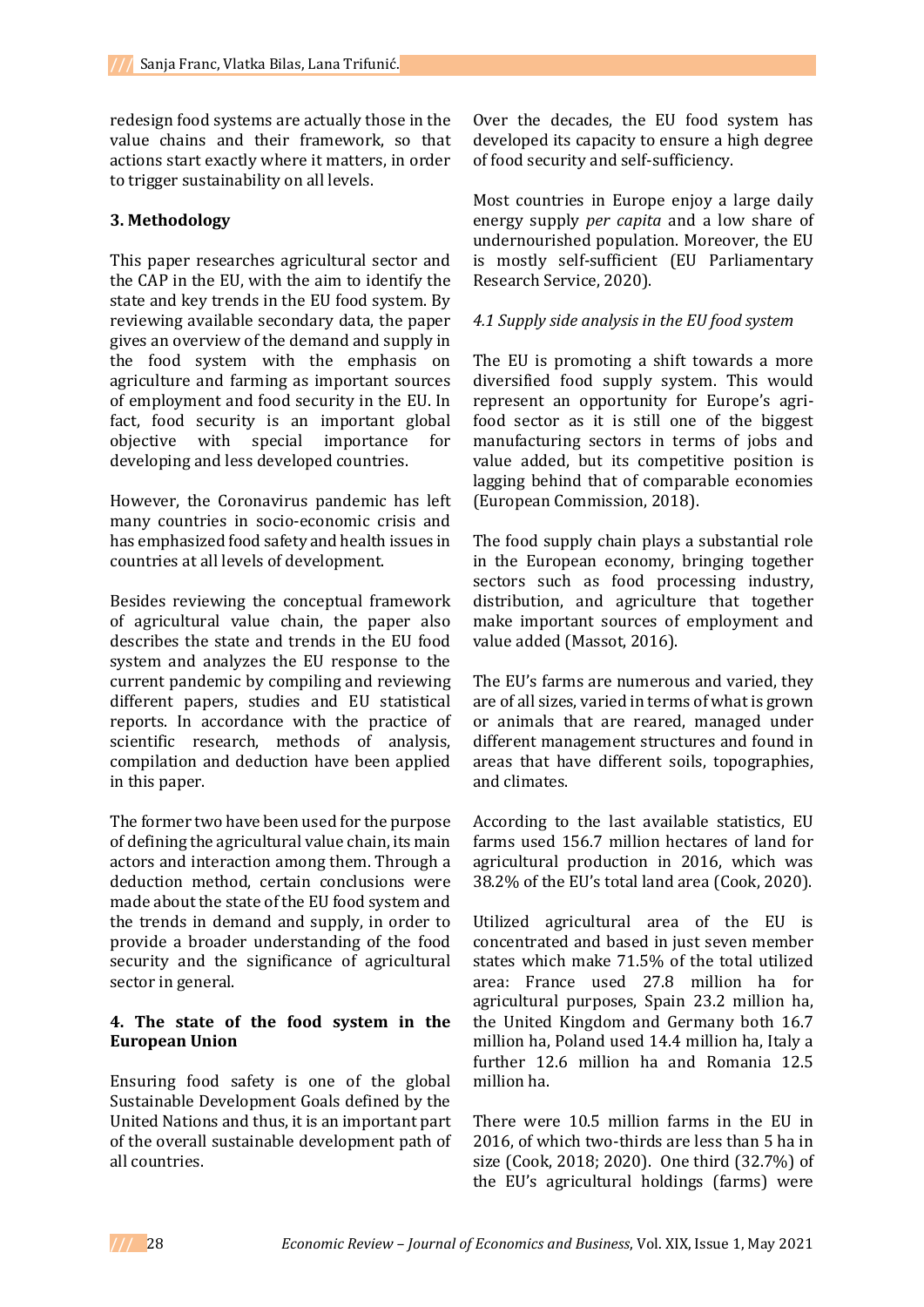located in Romania in 2016, much more than in any other member state - this was about the same as all the farms in Poland (13.5% of the EU-28 total), Italy (10.9%) and Spain (9.0%) combined, the three members with the next highest number of farms.

The vast majority of the EU's farms are family farms (96.3%) and have only family workers (the farmer and his/her family members) (Cook, 2020). However, France had a relatively sizeable minority of non-family farms (27.3% of its close to 0.5 million farms) along with Estonia (21.0%).

Small farms can play an important role in reducing the risk of rural poverty, providing additional income and food. This distribution pattern was particularly clear in Romania, the country with the highest number of farms nine in every ten farms (91.8% or 3.1 million farms) were smaller than 5 ha. Small farms of under 5 ha were also typical in Malta (96.5% of the total), Cyprus (89.6%), Bulgaria (82.6%), Hungary (81.4%), Greece (77.3%), Portugal  $(71.5\%)$ , and Croatia  $(69.5\%)$ , as well as in particular regions of other countries such as the southern parts of Poland and coastal regions of Spain and Italy.

The number of small farms in certain EU member states and regions reflects a mixture of crop specialization (such as small olive groves and vineyards), of wide land ownership, topographical constraints and tradition. Larger farms (50 hectares or more) were much more common in Luxembourg (51.8% of farms), France (41.3 %), the United Kingdom (38.6%), and Denmark (35.3%).

At the other end of the production scale, 6.9% of the EU's farms were of 50 ha or more in size and used two-thirds (68.2%) of the EU's utilized agricultural area (UAA) (Cook, 2020; 2018). In most member states, a majority of UAA was concentrated on the largest farms (50 ha or more in size).

To specify, EU farms can be characterized in three distinct size groups (Cook, 2020):

 semi-subsistence farms, where the focus is on growing a high proportion of food to feed farmers and their families

- small and medium-sized farms that are generally family-run businesses
- large agricultural enterprises which are more likely to have a legal form or be cooperatives

These distinctions are made clearer by analyzing farms in terms of their economic size. Out of the 10.3 million farms in the EU, 4.0 million had an economic size in terms of standard output below EUR 2,000 per year and were responsible for only 0.9% of EU's total agricultural economic output (Cook, 2020). These very small farms are at the semisubsistence end of the farming scale; about three-quarters of such farms in the EU consumed more than one half of their production. Around 3.0 million farms had an economic output within the range of EUR 2,000 - EUR 8,000 *per* year. Together these very small and small farms accounted for two-thirds  $(67.6\%)$  of all farms in the EU in 2016. By contrast, the largest 278,000 farms (2.7% of the EU total) each produced a standard output.

Majority of the standard output generated by agriculture across the EU in 2016 was from farms in France (18.1%), Italy (15.3%), Germany (14.5%), and Spain (11.3%). Although Romania accounted for one third of EU's farms, it accounted for only 3.6% of EU's standard output, according to the last available statistics (Cook, 2020).

According to Cook (2020), about one half (52.9%) of all farms in 2016 could be categorized as being specialist crop farms; just under one third (31.7%) of all farms were specialized in field cropping, about one fifth (19.3%) were specialized in permanent crops, with the remainder (1.8%) being specialist horticultural farms. Another one quarter (24.5%) of EU's farms were specialist livestock farms, with sheep, goats and other grazing livestock farms (5.7%) and specialist dairy farms (4.5%), the most numerous within this group. Mixed farms made up most of the rest (21.4%), with a small percentage of farms not being classifiable.

In many Mediterranean countries (Spain, Italy, Greece, Cyprus), and also in Finland, specialist cropping was the dominant farm type (with a share of more than 60% of all farms), while in parts of North-West Europe (Benelux, the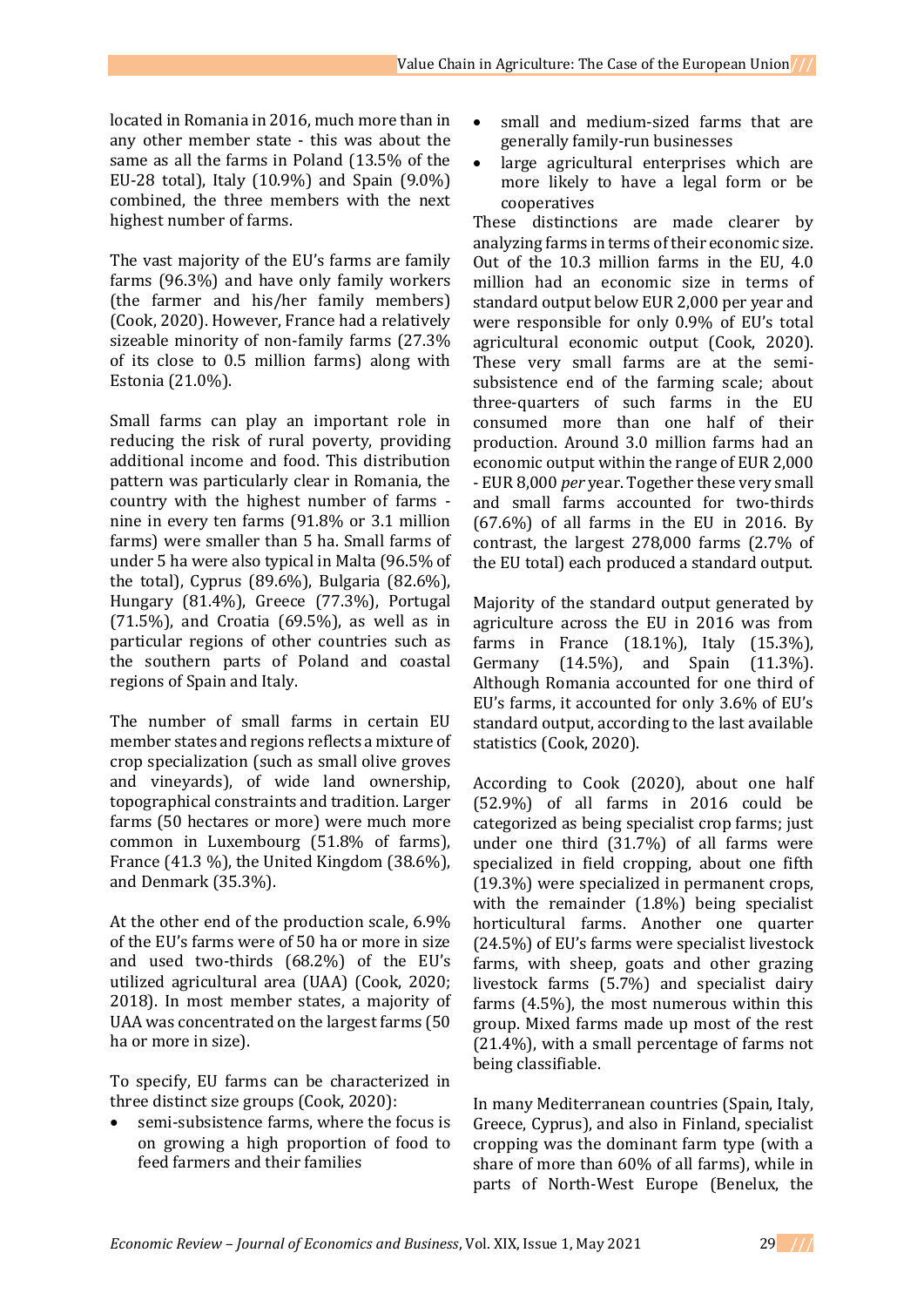United Kingdom, Ireland, Norway) and Austria specialist livestock farming was the dominant activity (with a share of more than 50% of all farms) (Eurostat, 2018). More than 30% of farms were mixed holdings in Portugal, Romania, Bulgaria, Lithuania, and Croatia.

However, the number of farms in the EU has been declining for a long time. Putting a precise figure on farm losses should be treated with some caution, as coverage has decreased in some countries with the raising of the size threshold for what is considered a farm. This means that figures in time series analysis of farm numbers, types of farms and characteristics of the labor force should be seen as indicative rather than precise. According to the available agriculture, forestry and fishery statistics (Cook, 2020), there were about 4.1 million fewer farms in the EU-27 in 2016 than in 2005, which represents a decline of almost 30%. During this period, the largest reductions in farm numbers were recorded in Poland (an indicative loss of 1.1 million farms, or 43%), Romania (a loss of 0.8 million farms, or 20%) and Italy (an indicative loss of 0.6 million farms, or 34%).

Although there are negative trends regarding the number of farms, agriculture remains an important source of employment within the EU, as 9.7 million people work in agriculture People employed in agriculture accounted for 4.2% of the total employment in the EU in 2016, corresponding to 9.7 million persons (Cook, 2018). However, knowing how many people are employed in agriculture is not as straightforward as it might seem and not as easy as other sectors of the economy, since employment data covers employees and selfemployed persons, but excludes many parttime farmers and help from family members. This is explained by the fact that many farmers and farm workers pursue agriculture as a parttime activity, that many farms are family-run with family members providing help on the farm at different times of the year, and that there are seasonal peaks in labor (particularly when it comes to harvesting). In this analysis, in the manner of agricultural employment, four types of employment exist:

- agricultural employment
- the regular agricultural labor force
- the volume of agricultural work carried out

• farm managers.

Agriculture is particularly important as a source of employment in Romania, accounting for just less than one in every four persons (23.3%) employed in the country, as well as in Bulgaria (17.5% of the total employment), Greece (10.7%), and Poland (10.1%) (Eurostat, 2018).

Farming is a male dominated profession with relatively few female farmers – in 2016 71.5% of the total farmers were men, while only 28.4% of the total were women (Cook, 2018).

Furthermore, there are only few young farmers - only about one in 10 EU farm managers (11%) were under the age of 40 in 2016 (Cook, 2018).

Very few farm managers in the EU have full agricultural training - most farm managers in the EU only have practical experience (Cook, 2020). This was the case for seven in every 10 (68.3%) of them in 2016. Less than one in ten (9.1%) farm managers had full agricultural training, and the rest (22.6%) had basic agricultural training. In some EU countries, the level of agricultural training among farm managers was particularly low. In Romania and Greece only 0.4% and 0.6% of farm managers respectively had full agricultural training, the overwhelming majority (96.7% and 93.2% respectively) having only practical experience. Only a few member states had relatively high proportions of farm managers with full agricultural training; these were Luxembourg (52.5%), Czech (38.7%), France (34.9%) and Latvia (31.3%) (Cook, 2020; 2018). The regular agriculture labor force in the EU declined by 9.5 million persons between 2005 and 2016; this was a reduction of almost one third (-31.7%).

The level of investment in EU agriculture was very similar in 2019 to that in 2009, although there were some fluctuations in the intervening years. In 2019, the investments of the agricultural sector were estimated EUR 56.0 billion, accounting for 30.9 % of gross value added (Cook, 2020). Among the EU members, there was particularly strong investment growth in Lithuania and Latvia (an average 18.1 % and 11.8 % per year respectively). In contrast, there were strong contractions in

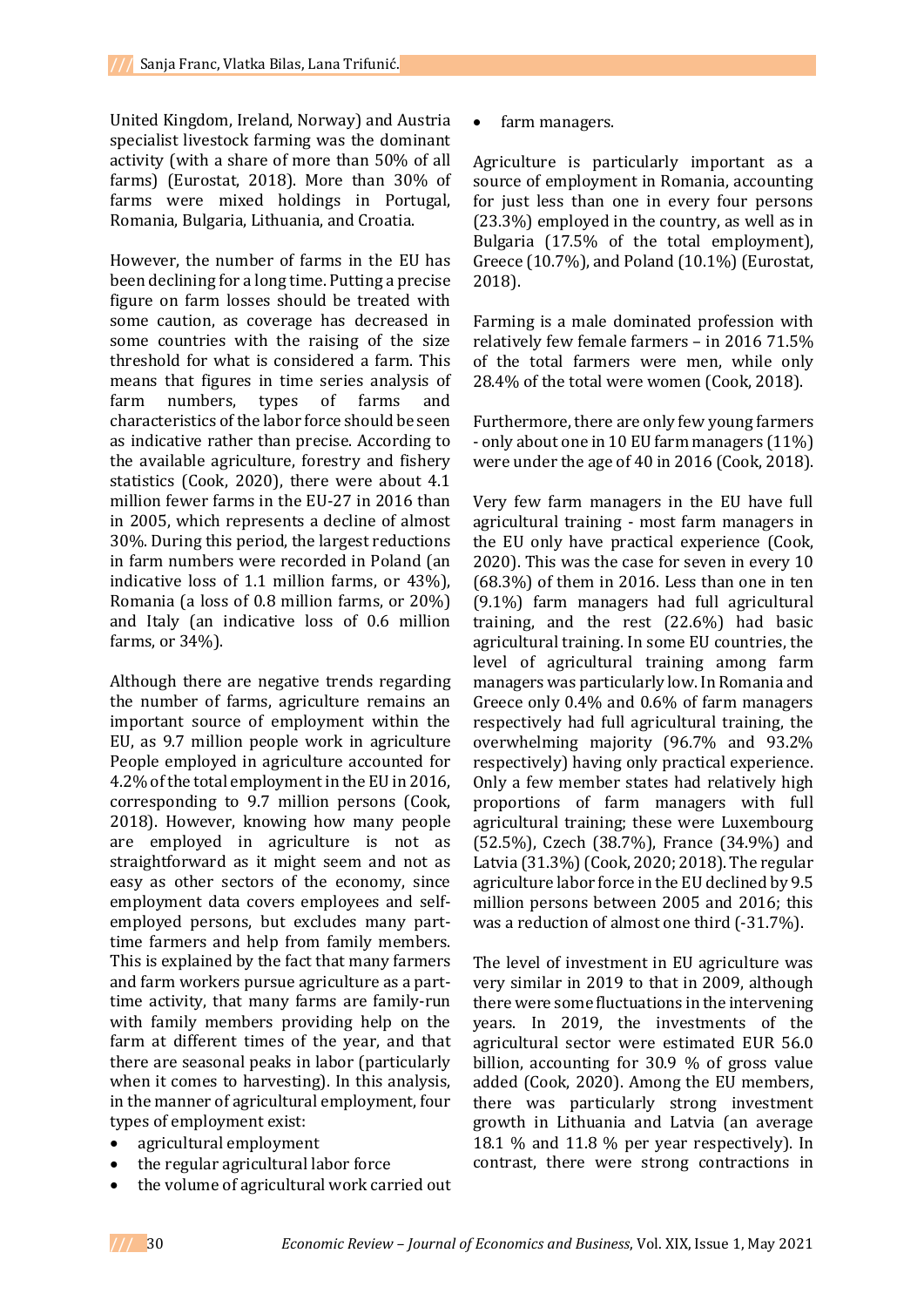Slovakia (an average of -4.4% per year), Croatia (-6.9%), and Malta (an average -7% per year).

In the future, EU policies should focus on reducing meat consumption, greenhouse gas emissions associated with agriculture, and reducing food waste.

#### *4.2 Demand analysis in the EU food chain*

According to the European Commission (2019), global consumption of food *per capita* is increasing as well as self-sufficiency in certain parts of the world. This will have an impact on global trade and provide opportunities for some EU agri-food markets while creating a surge in competition for others.

Agriculture made 1.3% of the EU GDP in 2019 and output produced by the EU's agricultural industry was an estimated EUR 418.0 billion in 2019 (Cook, 2020). Furthermore, the EU's agricultural industry created a new high - (gross) value added of EUR 1181.5 billion.

About one half (52.8%) of the value of the total output of the EU's agricultural industry in 2019 came from crops (EUR 220.5 billion) (Cook, 2020). The member state that contributed the most (54.2%) to the total output value of the EU's agricultural industry is France (EUR 77 billion), followed by Germany (EUR 58.2 billion), Italy (EUR 57.81 billion), and Spain (EUR 51.7 billion) (Cook, 2020).

EU trade in agricultural goods doubled during the last decade and amounted to EUR 324.8 billion as it accounted for 8% of total EU international trade in goods in 2019 (Cook, 2020).

The same year the EU had trade surplus in agricultural goods with exports exceeding imports. While the EU imported mainly raw, unprocessed agricultural goods, it principally exported processed food products.

According to Cook (2020), the United Kingdom was the EU's main trading partner in agricultural products in 2019, with trade worth EUR 60.4 billion.

The United Kingdom was the main recipient of EU exports (23.2%) of agricultural products in 2019 and was the main origin of EU imports (12.8%). United States were the second largest trading partner with the EU in agricultural goods (11.9% of exports and 7.3% of imports), while China was the third most important trading partner as the EU exported 7.7% of agricultural products to China. After the United Kingdom, the EU imports 7.4 % of agricultural products from Brazil.

Foodstuffs made majority of the EU exports in agricultural products (54.3%) followed by vegetable products and animal products, which made practically the same share (23%).

On the other hand, crop products accounted for almost 45 % of the EU imports, foodstuffs accounted for one third (34.0%), and animals and animal products a little over one fifth (21.5%) of the value of imports.

While in foodstuffs the EU registered a trade surplus, in crop products it had a trade deficit in the period form 2002-2019 (Cook, 2020).

### *4.3 Adopting transformation in the time of COVID-19*

The Coronavirus (COVID-19) pandemic has left consequences in economies around the world. Particularly affected is the healthcare system, but also water and sanitation systems and food system. The consequential crisis has emphasized the need for transformation to new trends, challenges, and needs.

The EU has responded to the pandemic by creating a recovery package of  $\epsilon$ 1.8 trillion that combines the EU budget for 2021-2027 and "Next Generation EU" recovery instrument. As outlined by the European Commission, post-COVID-19 Europe will be greener, more digital, more resilient and better fit for the current and forthcoming challenges (European Commission, 2021).

Estimates show that the agricultural sector in the EU has been remarkably resilient. The value of output of the agricultural industry in 2020 declined by 1.6% compared to 2019 but was still ahead (by 0.3 %) of the average of the previous three years (Eurostat, 2020). Nonetheless, significant aid packages have

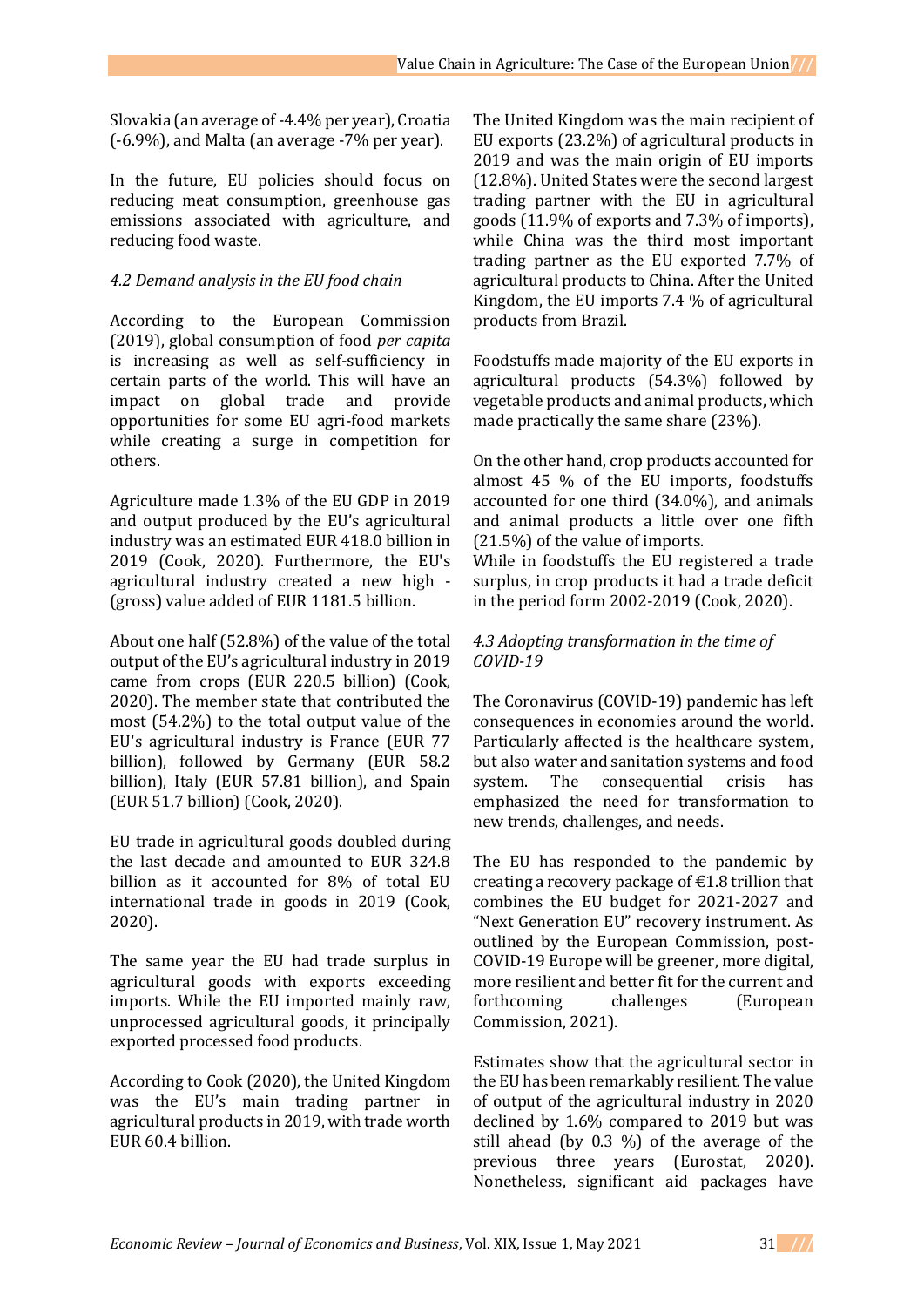been made available to farmers as some producers and other actors in the food chain have faced difficulties during this crisis. The EU agri-food supply chain was impacted by the crisis, showing several weaknesses that could potentially disrupt its capacity to continue functioning in case of further or more prolonged crises (European Parliament Research Service, 2020). Supply chains face various challenges primarily due to the shortage of workers for harvesting crops and international logistics, which have become inefficient and expensive.

The introduction of border controls resulted in blocked transport routes which has been especially problematic for delivery of fresh food, transport of live animals, and in general, for international trade in agri-food products.

Restrictions of labor movement have also affected the agricultural sector, especially those parts that depend on foreign seasonal workers. Restrictions on the food service sector have created surpluses of unsold production and required a shift in the supply chain, with volumes of food to be sold through different channels. As a result, the crisis has shown that the current way of production organization and supply chain organization need to change in order to minimize the shortterm consequences of the crisis and prepare for recovery.

In the context of the Farm to Fork strategy, the European Commission is preparing contingency plan to ensure food supply and food security in the EU during crisis. It will include exceptional market measures and CAP flexibility in the form of extension of deadline for CAP payment applications and fewer farm on-the-spot checks.

Finally, in order to successfully transform to new market trends, the following is suggested (CBI, 2020):

- Focus on cash flow all business activities should focus on financial liquidity.
- Communicate with all stakeholders it is important to stay connected; communicating well with customers is one of the most important things, through social media, newsletters and other marketing tools to let customers know that you have things under control.
- Stay informed on all current epidemiologic, health, economic, political, and social issues.
- Tackle logistics take care of safety and capacity issues.
- Show initiative and develop new ideas be creative and adopt new approaches.
- Diversify crop ensuring alternatives.

# **5. Conclusion**

The performance of the agricultural sector is evaluated in terms of how successful farming is in delivering primary agricultural products and services. Performance matters because the long-standing policy objectives of the Common Agricultural Policy (CAP) relate to supporting farmers and improving agricultural productivity, thereby ensuring a reasonable living for them. As well as evaluating the performance of the agricultural sector towards these policy objectives, it is clear that any economic impact on farmers influences future farming business decisions but also wider ecological and environmental business decisions and behavior. Agriculture is a strategically important sector. It is under specific regulation as it is an important employer for the population in rural areas, source of food production, but also a source of exports for the entire EU.

What is more, the value chain in agriculture is key to designing inclusive food systems. Public and private investments in the agri-food industry should be promoted in order to ensure farmers' access to resources and information and creation of non-agricultural jobs and enterprises in the midstream of the chain. In the past year, the global pandemic impacted all sectors of the economy, including agriculture.

Numerous economic and social restrictions influenced both the production and consumption side, creating surplus of some goods that have not been sold and delivered, but also limited harvest possibilities on the other side, due to labor movement restrictions. The EU quickly responded to the crisis and designed aid packages for farmers.

Although EU agriculture showed to be resilient during the pandemic, it still needs careful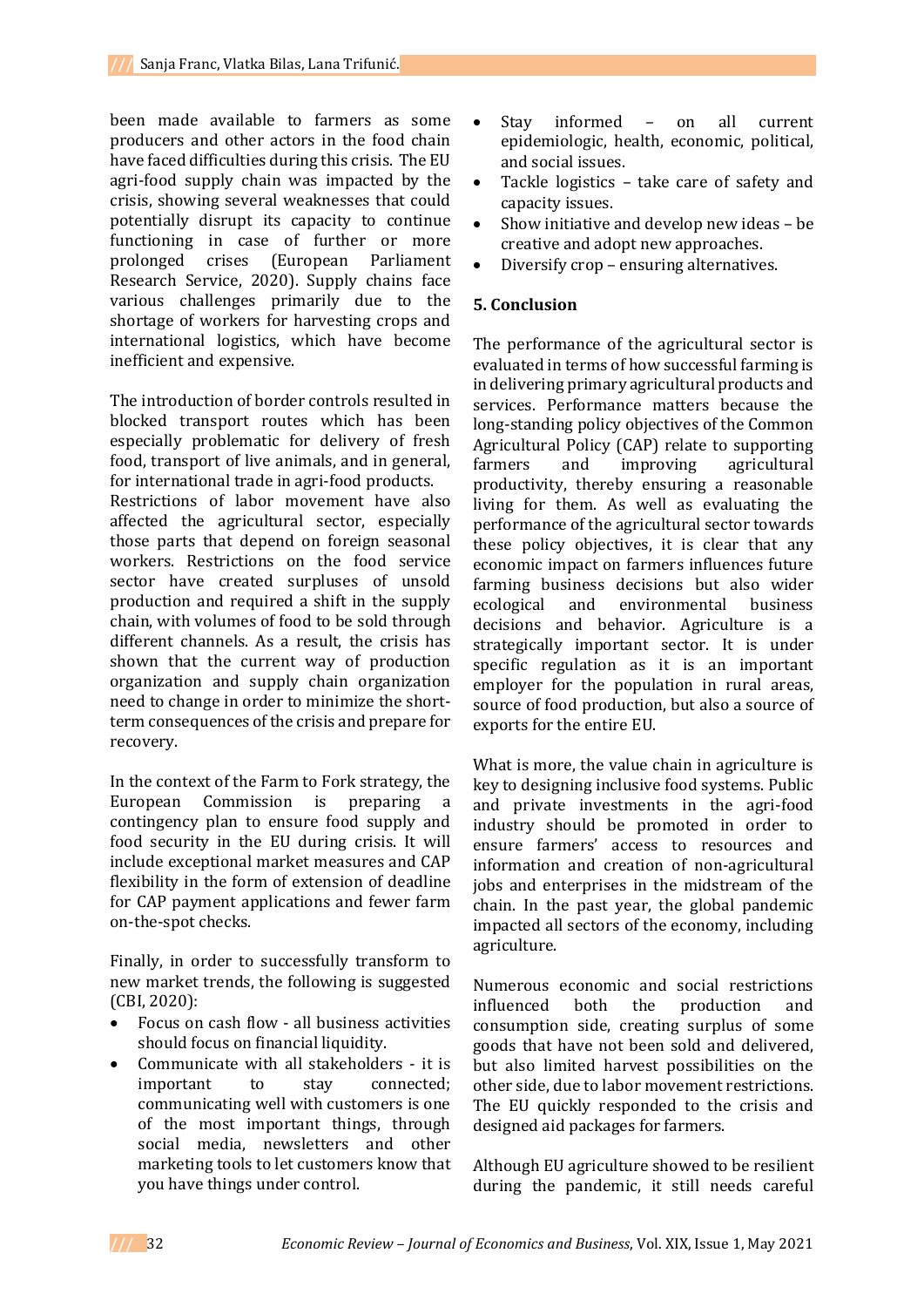consideration on adequate support measures and consistency in implementation of the existing policy and strategic measures. The limitations of this paper rest upon the fact that it is based only on secondary data available from Eurostat and related reports.

For future research, it would be interesting to empirically research the contribution of agriculture to the overall EU growth and sustainability in order to determine its strategic role and to research how the trends in agriculture are influenced by trends in the overall economy.

# **References**

- 1. CBI Centre for the Promotion of Imports (2020). *How to respond to COVID-19 in the fresh fruit and vegetables sector*. Available at: https://www. cbi.eu/ marketinformation / fresh-fruit-vegetables /howrespond-covid-19-fresh -fruit-andvegetables sector (Accessed: December 15, 2020).
- 2. Cook, E. (Ed.) (2020). *Agriculture, forestry and fishery statistics.* 2020 Edition. Luxembourg: European Union Publication Office.
- 3. Cook, E. (Ed.) (2018). *Agriculture, forestry and fishery statistics*. 2018 Edition. Luxembourg: European Unpin Publication Office.
- 4. European Commission (2018). *Towards a More Diverse Food Supply System*. Brussels: European Union.
- 5. European Commission (2019). *EU agricultural outlook. For market and income 2019-2030*. Luxembourg: Publication office of the European Union.
- 6. European Commission (2020). *Future of the common agricultural policy*. Available at: https:// ec.europa.eu/info/ foodfarming- fisheries/key- policies/commonagricultural-policy/future-cap\_en (Accessed: December 15, 2020).
- 7. European Commission (2021). *Recovery plan for Europe*. Available at: https://ec.europa.eu/info/strategy/recov ery-plan-europe\_en#nextgenerationeu (Accessed: March 15, 2021).
- 8. European Parliamentary Research Service (2020). *European Union food system*. Brussels: EU.
- 9. Eurostat (2018). *Agriculture, forestry and fishery statistics* 2018 edition. Available at: https://ec.europa.eu/eurostat /documents/3217494/9455154/KS-FK-18-001-EN-N.pdf/a9ddd7db-c40c-48c9- 8ed5-a8a90f4faa3f (Accessed: December 15, 2020).
- 10. Eurostat (2020). *Economic accounts for agriculture – values at current prices*. Available at: https://appsso.eurostat. ec.europa.eu/nui/submitViewTableAction. do (Accessed: March 10, 2021).
- 11. Food and Agriculture Organization of the United Nations (2010). *Agricultural value chain development: Threat or opportunity for women's employment? Gender and Rural Employment* Policy Brief #4. Available at: http://www.fao.org/3/i2008e/i2008e04. pdf (Accessed: March 10, 2021).
- 12. Food and Agriculture Organization of the United Nations (2017). *Strategic work of FAO for strategic programme to enable inclusive and efficient agricultural and food systems inclusive and efficient food systems.* FAO. Available at: http://www.fao.org/3 /i6627e/i6627e.pdf (Accessed: March 10, 2021).
- 13. International Food Policy Research Institute (2007). *The Role of Public-Private Partnerships and Collective Action in Ensuring Smallholder Participation in High Value Fruit and Vegetable Supply Chains*. CAPRi Working Paper No. 70. Research Workshop on Collective Action and Market Access for Smallholders October 2-5, 2006 - Cali, Colombia.
- 14. International Food Policy Research Institute (2020)*. Global Food Policy Report 2020: Building inclusive food systems*. Washington DC: International Food Policy Research Institute.
- 15. KPMG (2013). *The agricultural and food value chain: Entering a new era of cooperation*. Available at: https://assets.kpmg/content/dam/kpmg/ pdf/2013/06/agricultural-and-foodvalue-chain-v2.pdf (Accessed: December 15, 2020).
- 16. Massot, A. (2016). *Research for agri committee – structural change in EU farming: how can the CAP support a 21st century European model of agriculture?* Luxembourg: European Union.